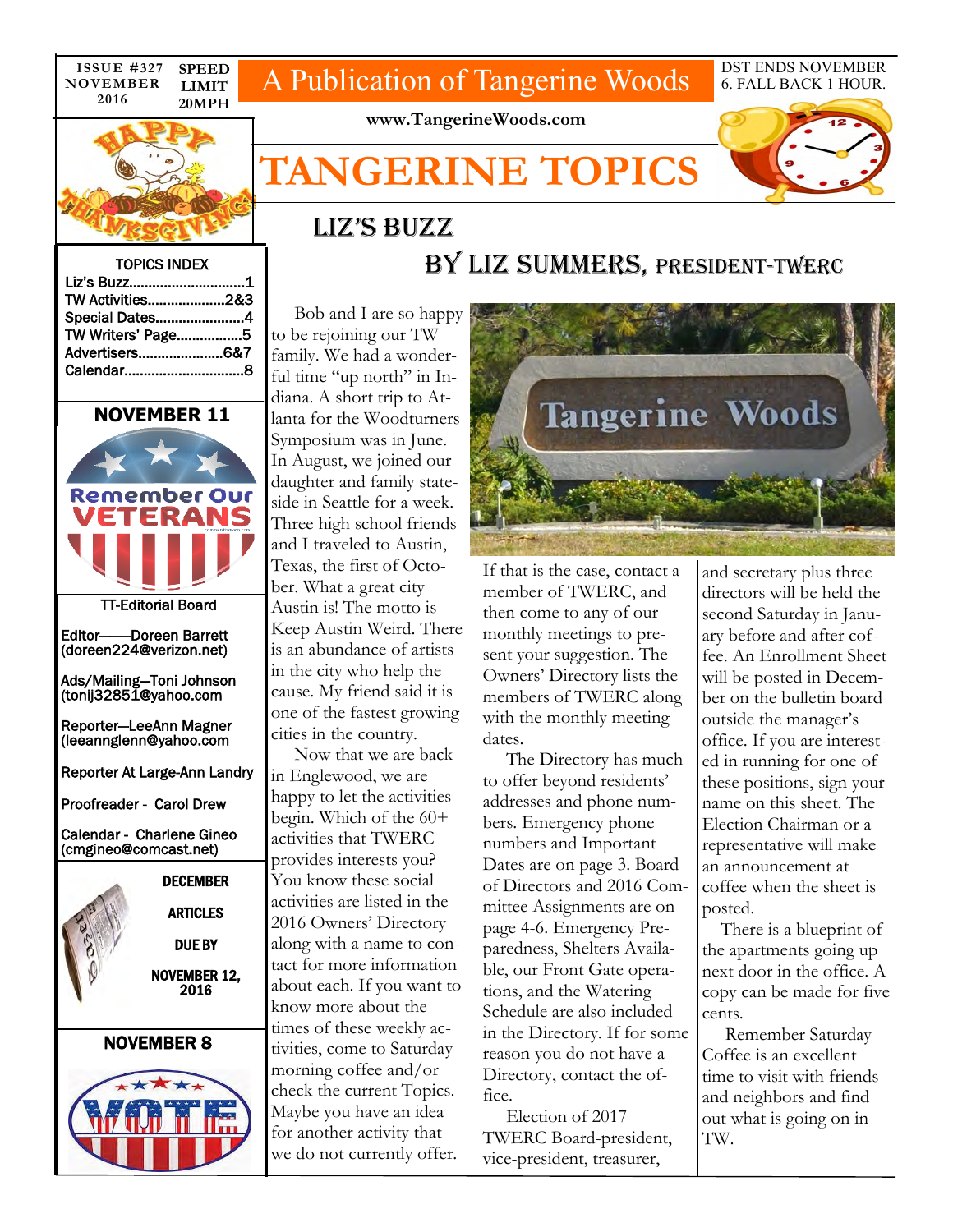# **TW ACTIVITIES AND ANNOUNCEMENTS**



# **DETAILS**

Doreen Barrett Again, welcome back to all snowbirds. We are glad you are here for the latest TW fun season. We are hoping there will be many volunteers to help

out with all the different committees, events, and activities. We depend on you to make it happen. This month we will be hosting Paul Prosseda, our computer guru, to teach us about our binary buddy! Those who have signed up can bring your questions, and Paul will answer them the best he can. Our national election will be held on November 8. Please make sure to cast your vote, either by mail or at a local precinct. Lots of activities have started up again such as Euchre, Woodcarving, Book Club, and Quilting to name a few. We want to see residents come to our exercise classes, playing cards and mah jongg, getting involved with tennis, golf, bowling, swimming, and just enjoying the wonderful life we have here in TW. We are certainly blessed to have such a remarkable community in which to spend our golden years.



### TW NURSES' GROUP

Betty Riedel

 The TW Nurses' Group will sponsor a Blood Drive with the Suncoast Blood Bank on Saturday, November 12 at the clubhouse from 7:30 am to Noon. Signup sheets are on the bulletin board in the clubhouse lobby.

## **HEART ATTACK WARNING SIGNS**

- Chest discomfort-center of chest; may last but also may come and go. Uncomfortable pressure, squeezing, fullness or pain
- Discomfort in upper body; arms back, neck, jaw or stomach
- Shortness of breath-usually with chest discomfort
- Other signs-cold sweat, nausea, lightheadedness Call 911 and get to the hospital immediately.



# in memoriam Richard decola October 23, 2016

## **STROKE WARNING SIGNS**



- Sudden numbness of face, arm, or leg
- Sudden confusion, trouble speaking
- Sudden trouble seeing
- Sudden trouble walking, dizziness, loss of balance
- Sudden severe headache

Call 911 so an ambulance can come. Be sure to check the time of onset. Within three hours, a drug can be administered to reduce long-term disability from strokes.

**www.tangerinewoods.com** 

Pat Finkenbine As you may have already noticed, our website has a new look. If not, be sure to check it out. It is still a "work in

progress" so if you have any suggestions or ideas, please let me know. Certain sections of the website are private and only accessible to residents with a password. You can request a password online. **Old passwords are no longer valid.** Also, be sure to check out the photo gallery. Photos can be viewed full screen and/or as a slideshow and downloaded for printing. We are adding more all the time thanks to our resident photographer, Shirley DeCotis. If you are selling or renting your home in TW, we can help! We can put up a page on the website. We get lots of inquiries from people looking to move to our beautiful community. Email Pat Finkenbine at **patchas123@gmail.com** to showcase your home. There is no charge for this. The TW Website Committee is looking for a volunteer to assist with various areas of the website. If you have a computer and access to the internet and are willing to help, please contact me at patchas123@gmail.com. No special computer skills are required.



### **MAH JONGG TOURNAMENT**

Doreen Barrett On October 19, Kathy McCombs and I went to the Jewish Center of Venice for a Mah Jongg tournament. There were 60 women playing 24 games all day. Kathy earned first place for the PM session. We enjoyed a breakfast of bagels and cream cheese , and lasagna, salad, blintzes, lox, and desserts for lunch. What a great day!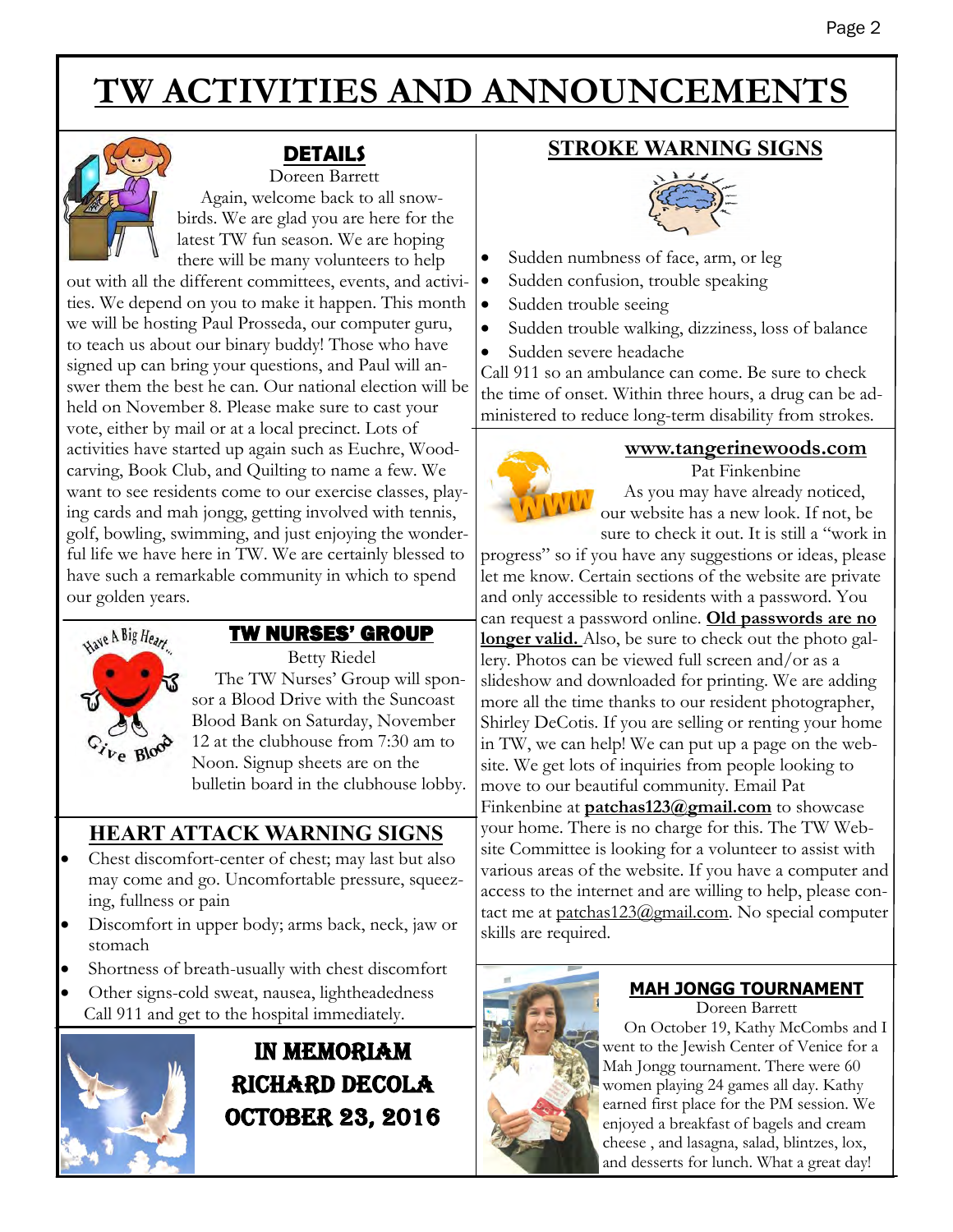# **TW ACTIVITIES AND ANNOUNCEMENTS**



# **A DAY AWAY**

Sharon Tyroll Announcing another great event: On December 14, we will be going to the Broadway Palm Theater in Ft. Myers to

see "Another Night Before Christmas." The cost will be  $\frac{1}{2}$  p/p. "Twas the night before Christmas and a "burglar" was in the house. His eyes twinkled and his dimples were merry. You will laugh til you jiggle like a bowlful of jelly." The tour includes a full buffet, dessert and the show with morning departure and evening return. Tickets on sale in December at coffee. Also, please save the following dates: January 9-Ruth Eckerd Hall-The Bronx Wanderers February 5-Arcadia Rodeo

April 12-Punta Gorda-Cabbage Key Cruise This should be a fun-filled winter.



### TWERC FUN RAISER

Charlene Gineo TWERC will be selling collar and Vneck shirts with the TW logo. We will have sizes for you to try on so you can order the

correct size. Ordering shirts will begin on November 5, and continue every Saturday after coffee until 11:00 am, and payment is due when ordering. Prices start at \$12.00 to \$23.00 depending on the style. We will do two ordersone before Christmas and the one at the end of January. The TWERC Board will be modeling the samples of the colors and styles. Please keep in mind this is a "Fun Raiser" for recreational activities at TW.



# **VOLUNTEERS NEEDED**

LeeAnn Magner Social Affairs has scheduled six really fun events for this season. The bands and caterers have been hired and contracts have been signed. Now we need to find able and willing volunteers to chair just two of

the committees for selling the tickets, setting up the clubhouse, plus contacting the bands and caterers to follow through with the final arrangements. Two dates that need chairpersons are Memories Star Show on Saturday, January 14, and the March Dance on Friday, March 24. Volunteers will receive instruction packets to guide them. Call or email John and Kathy Fliess at 262-654- 1771 or **jkfliess@yahoo.com**. Come join the fun and get involved.



### CHRISTMAS CAROL SING-A-LONG Ann Landry

 Have you marked your calendars for Friday, December 2 at 7:00 pm? It will be your first chance to see our beautifully decorated clubhouse and the lights com-

ing to life on our Christmas tree. Thanks to all of you who put so much of your time and talent into this wonderful project! Our Man-At-The-Mike, Karl Mortensen, will guide us through this event. He will welcome us, he will tell us when to sit down, when to stand up and when to sing. Sounds rather bossy to me; however, Karl will also tell us when to go get punch and cookies and that is really a good thing! Our Christmas Cookie Coordinator is Lydia Molineaux. Thank you, Lydia, and to all of the other folks who provide these cookies. The TW Chorus will be singing along with you at this event. If you are not a regular member of the Chorus, perhaps you would like to join them for rehearsals and at the Christmas event on December 2. The Chorus will be rehearsing the four Mondays in November at 6:30 pm in the clubhouse. Any questions, call Alice Carpinello at 474-5712.

# **RANDOM REVIEW**

Ann Landry Even if you are not a music fan, bear with me for a few moments and give a thought to the incredible logistics of putting the concert I saw together and pulling it off. If you

love music and this concert-Piano Grand-ever comes back to Sarasota, try to attend. It was awesome!!! The Musical Angle: There were five concert pianists playing five concert grand pianos in a circle on one stage. It was a

Pops Concert which included light classical, ragtime and patriotic songs. The performers were at the top of their game: their playing, their timing, their enthusiasm was just outstanding.

 And for those of you who really are not interested in music, consider the following:

The Logistics Angle: Where do you come up with five top of the line, matching concert grand pianos? The smallest concert grand is 7 feet long; the largest concert grand is 9 feet long. Not a surprise-Prichard's Music of Venice helped to make this happen. However, where did the pianos come from and when? Steinway Pianos trucked them from New York City to Sarasota during, yes during, Hurricane Matthew. The pianos were able to be unloaded on Friday afternoon and they were tuned and ready to go for the Sunday afternoon concert. I thought that was pretty incredible!!!

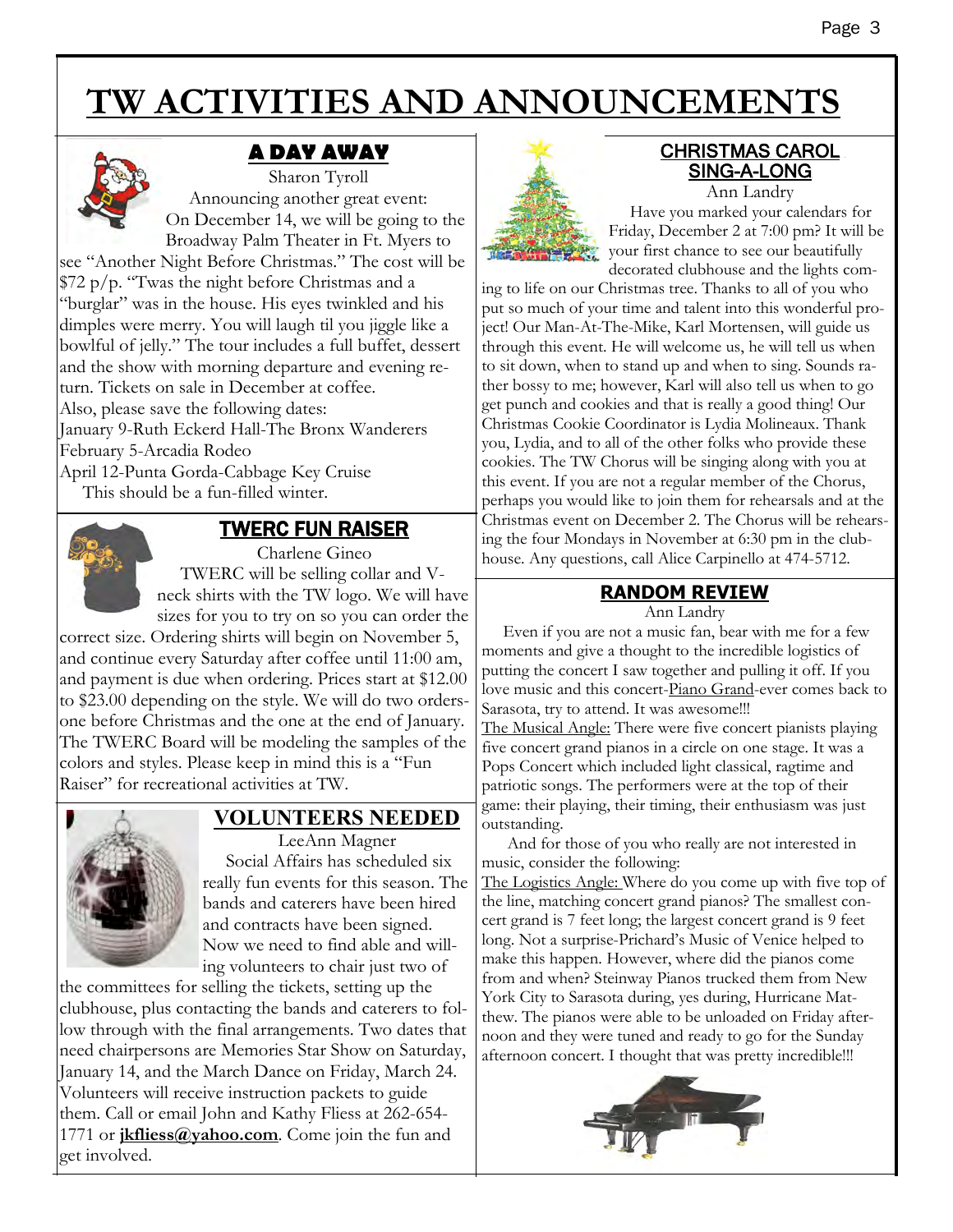### **WHO KNEW? AND WHO KNOWS?**



Ann Landry Who Knew? Did you know that part of the reason three guys won the Nobel Prize was be-

cause they figured out how a doughnut was like a coffee cup? Their abstract mathematical field is topology. In this realm, a doughnut and a coffee cup are basically the same thing because each one contains one hole. Think about this the next time you are sitting with a cup of coffee and a doughnut at the TW Saturday Morning Coffee.



Who Knew? And Maybe Who Cares? The next item is really more of a Who Knows. A memoir I

just read mentions the problems the author has when operating ceiling fans. I thought, "I have the exact same problem all the time." It's the chains! Pull it once to stop? Twice? In trying to turn it off, I speed it up and now it is spinning around so fast that it's wobbling almost violently. And when I have to call my friend, Mal Spencer, to replace a fan, my problem of "How many times do I pull the chain?" begins all over again. So….



Who Knows? There are 40 billionaires from the 2016 Forbes 400 list who claim Florida as their

residence. Life is good-the weather is nice, no state income tax and low inheritance taxes. Do you wonder if any of them are living here undercover in TW? If they do, I bet they back up to a pond. Who Knows?



### **TW BOOK CLUB**

Ann Landry Join us on November 17 (3rd Thursday of the month) at 3:00 in the

card room. Our opening book of the season is The Summer Before the War by Helen Simonson. Our group consists of 12 women, and we share facilitating the meetings. Hope to see you there!



**1. Barbara Liddle 2.Roger LaPlant, Gisela Velickovic-HAPPY 94th 6.Richard Cyrgalis, Todd Lamb, Don Goodrich 7.Charles Neureuther, Mike O'Neill 8.Janice Lobdell, Betty Rice-HAPPY 93rd 9.Carol Clinger, Lillian Giles, Diana Betz 10.Shirleen Gallagher, Mary Lou Hodgkins, Kathy McCombs 11.Jane Patenaude 13.Jeri Hicks, Ken Leary 16.Debbie Davis, John Yannaci 17.Shirley Ingoldsby 18.Pat Brandenberger, Claudia Lundberg, Pat Baumann 19.Wayne Petrovek 21.Lynne Klein 23.Donna Cassio 24.Betty Freerksen 26.Glenn Magner-HAPPY 91ST Dan Tulik 29.Bob Allshouse 30.Bruce Martin, Marge Stigers**

### **HEADS UP**

Betsy Broecker It's time to check your homes' plumbing simply because nothing lasts forever. It seems

everyone around has been surprised by a leak causing significant damage, not to mention frustration. Call your favorite plumber and have those pipes under the sinks and the lavatory replaced. The cost to replace can save you thousands of dollars in the long run.



**Carmen Edwards 739 TW Blvd. 618-741-9543 HS: IL PO: Hinds** 



**2.Bruce & Polly Atkinson 3.Jim & Marilyn Garfield, Lois & Lee Dees 6.Bill & Irene Burke-HAPPY 62ND 8.Art & Marcia Napolitan 9.Steve & MaryAnn Simcak 11.Bob & Betty Riedel 12.Jerry & Dianne Pinkelman 13.Joe & Betty Lawrence 15.Bud & Ellie Moore-HAPPY 69TH 17.Al & Judy Moenck 24.Bill & Pam Frey, Bob & Ann Pfau 26.Don & Judy Herman 27.Richard & Joyce Rath 28.Gary & Joan Palmer, Gary & Alitza Bender 29.Ned & Lynn Pingree**

### **Ballad of the Mayflower**  By Linda G. Paulsen

There was a ship, Mayflower by name; Took a trip, she crossed the main; Full of people seeking peace, Praying for freedom to increase; The Pilgrims came to Plymouth Rock; Simple people, sturdy stock; To be free they crossed the sea, Thanked the Lord on bended knee; How when the crops were gathered in; A dinner party did begin; Pilgrims, Indians, pumpkin pie, Turkey, venison, corn, oh my! Bet you thought my song was done; But I've really just begun; Ever since that autumn day, Thanksgiving has been here to stay.

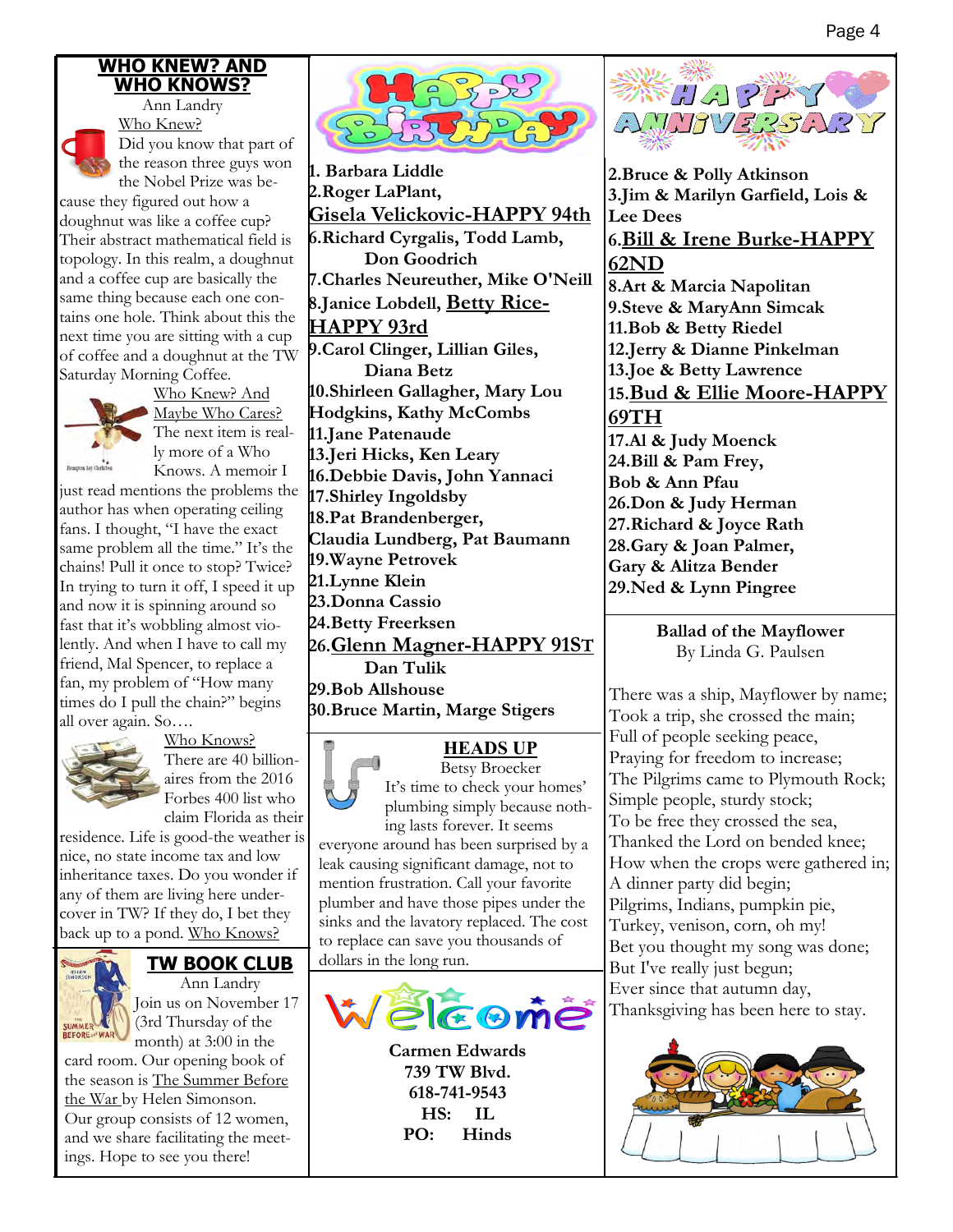





#### **MEMORIAL DAY OBSERVANCE IN TW**  Bob DeCotis

 As a young child, I used to decorate my bicycle with red, white and blue crepe paper and couldn't wait to join other kids in entering the Memorial Day Parade down Main Street in my hometown. Even then I knew

what and why we celebrated and honored the men and women who died while serving our country.

 I was sad to hear we had no ceremony planned at TW this year. Having served four years in the USMC, I just could not stand by and do nothing, remembering the young lives lost for our freedom.

 I decided to get up early and go to our flagpole and place our flag at half mast to honor our fallen heroes. I met Dick Samuelson who was a WWII veteran and he gladly assisted me. We placed the flag at half staff, stepped back and saluted. I know that made us feel better remembering what Memorial Day is all about.

 After our flag duty, we decided to go by every house in TW to see just how many people cared, and counted 48 homes with flags waving or decorations. They didn't forget and we salute you. I hope next year we will be able to have a Memorial Day observation in TW.

### **PEG TOTMAN'S ADOPT-A-FAMILY**

LeeAnn Magner

 It's that time of year again. A frenzy of shopping, the search for just the right gift for just the right person, the jingle of bells, the joy of the season are all upon us. Charities from all over the world have sent out pleas appealing to our more generous nature. But we have a very special charity that began right here in our own community. That's right, one of TW's own original residents, Peg Totman, along with the Sarasota Sheriff's Department began what came to be known as Adopt-A-Family. This deserving charity began at least 17 years ago and has grown from helping five children in 1999 to 34 children in 2016. Well, Peg left us to be with God a couple of years ago and her able and willing successor, Ann Foster, has continued the tradition set by Peg. For those newer residents, this program is rather unique in some of its requirements. Here's how it works. Young needy students, with good grades, attendance and deportment are chosen by local agencies and teachers of the many schools in our area. These youngsters are then vetted by the Sheriff's representa-

tives. Then the Sheriff's rep interviews the parents and gets all the pertinent information and includes the other youngsters in the family (so that no child in the family is left out.) Your donations are not spent on toys and stuff, only clothing, shoes, socks, underwear; just what the youngsters need to feel comfortable going to school. Once all the size and age information is accumulated, lists are compiled and each child's statistics are listed on individual sheets. By then, Ann Foster has gathered a group of volunteers who happily go shopping for these youngsters. One day is set aside for shopping and the next day is designated as gift wrapping day. Now before any of that can happen, donations must be collected. And that is where the entire community of TW comes in. Several of the social groups have special games and programs to collect funds but most of the contributions come from the generous residents of TW. Some give the winnings from our 50/50 drawings, some just write checks or give cash. The reason for such generosity is that the gifts are only for the kids and only for clothing. Between TW and the collections by the Sheriff's Department, collections have reached enough to feed and clothe quite a few youngsters. Each child is allotted something over \$200 for outfitting him or her for the school year. Without these gifts, the youngsters come to school in shabby clothing. So remember, when you give to Adopt-A-Family, you are giving a child a gift of underwear, shoes, shirts, socks, and pants or dresses that will give them the confidence to do better in school. Additionally, each family is given a full turkey dinner so that beyond the warm clothing, their tummies are gifted as well. OK, it is great fun to shop for the children, and many of us have enjoyed it over the years. The wrapping party is a joy to see as men and women of our community fill the clubhouse with love and laughter as they wrap presents like they were wrapping up Christmas for their own grandchildren. Come join us this year and look for Ann Foster to announce the dates for the festivities and other opportunities to make Christmas a happy time for more than thirty of Englewood's needy children.

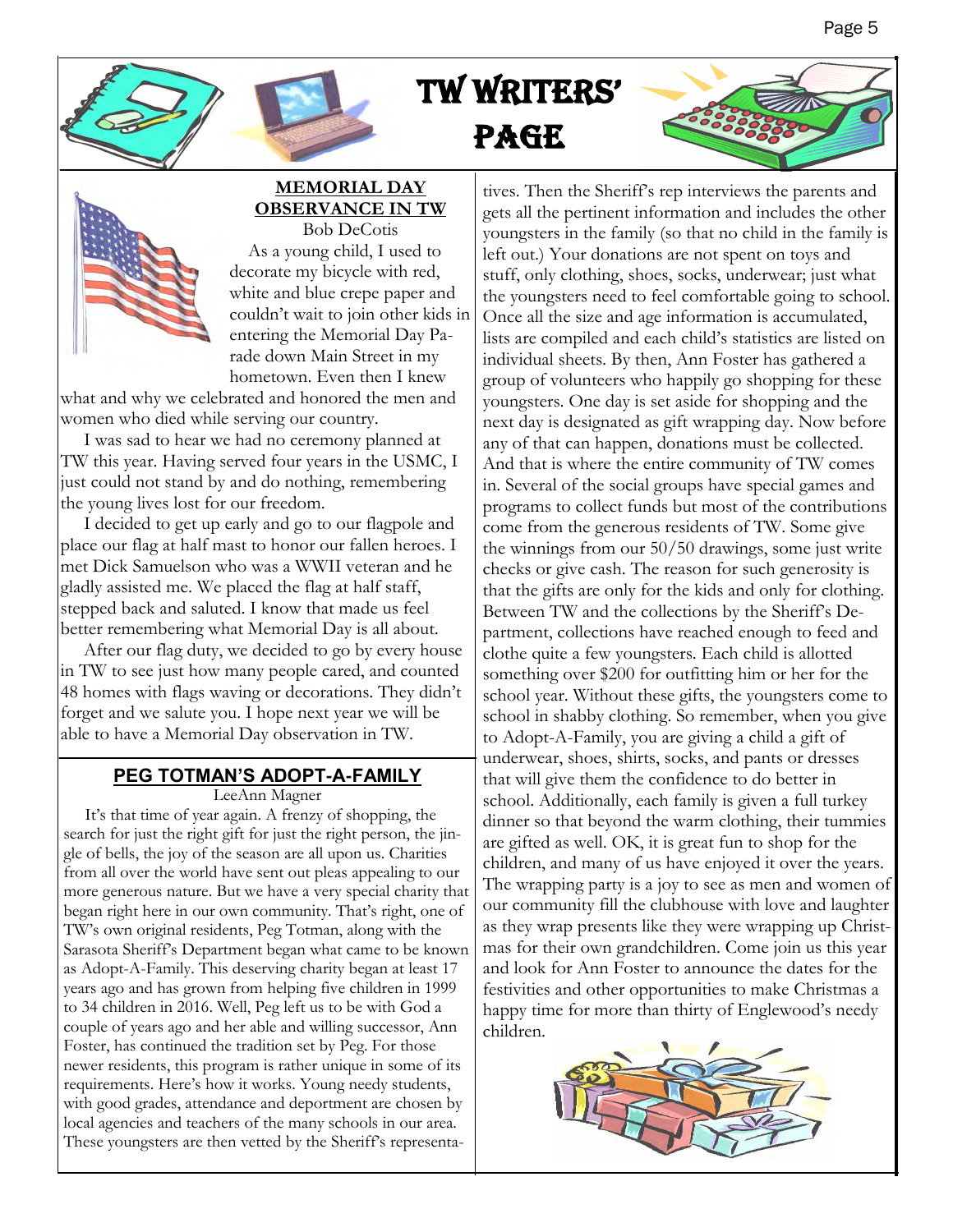